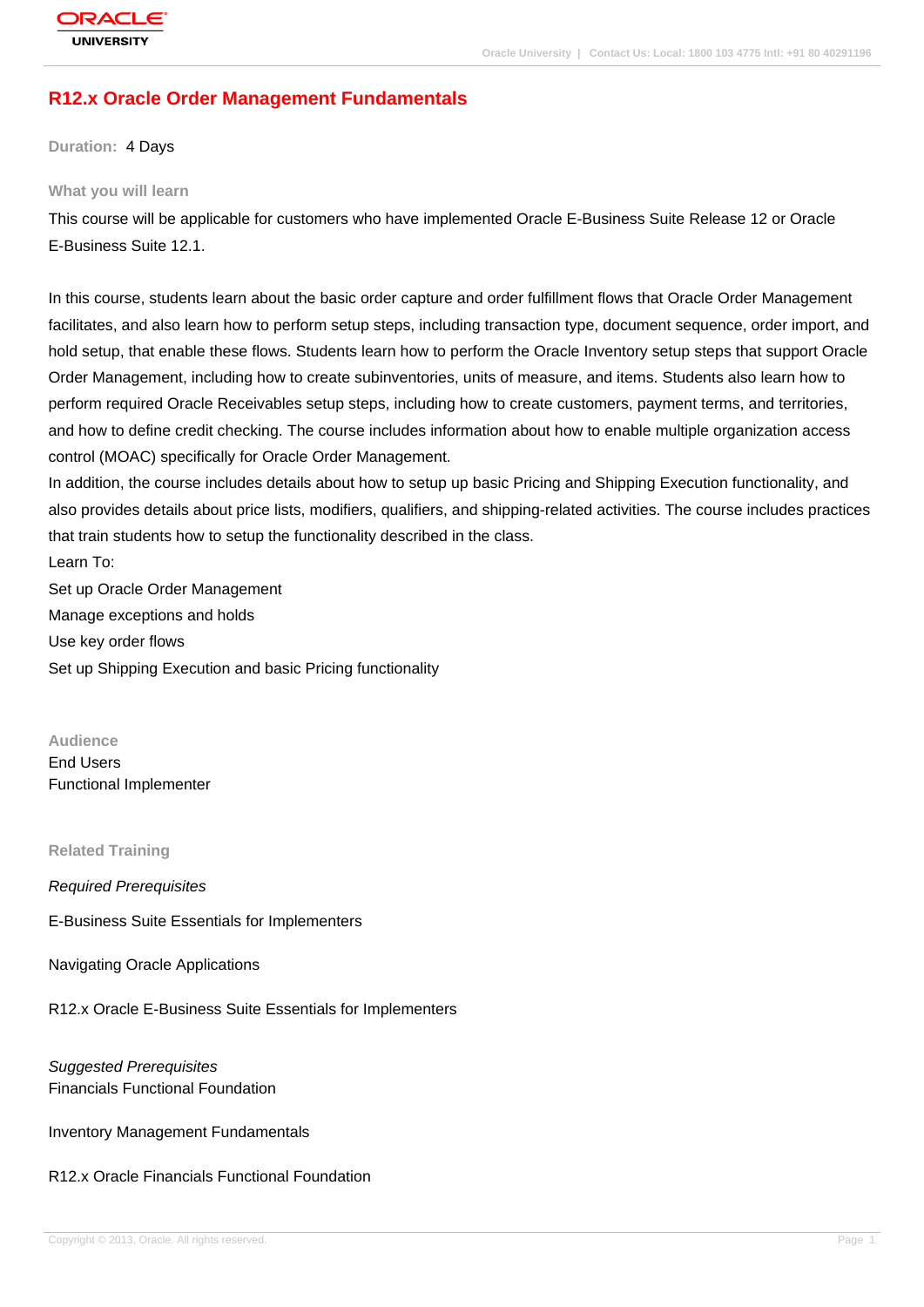| <b>Course Objectives</b><br>Set up multiple organization access control for Oracle Order Management |
|-----------------------------------------------------------------------------------------------------|
| Define subinventories, units of measure, and items                                                  |
| Create available-to-promise rules                                                                   |
| Define customers, invoice information, and credit checking                                          |
| Explain tax-related setup steps                                                                     |
| Set up profile options and system parameters                                                        |
| Set up processing constraints, defaulting rules, and transaction types                              |
| Use scheduling and workflow                                                                         |
| Create and use price lists, modifiers, qualifiers, and price books                                  |
| Define holds                                                                                        |
| Purge orders                                                                                        |
| Manage exceptions                                                                                   |
| Execute the order-to-cash lifecycle with different order types                                      |
| Define item orderability rules                                                                      |
| Explain shipping flows within the order-to-cash lifecycle                                           |
| Set up and use shipping entities to perform shipping-related activities                             |

### **Course Topics**

## **Overview of Oracle Order Management**

Overview of Oracle Order Management What is Oracle Order Management? Order Capture and Order Fulfillment Oracle Order Management Capabilities Order to Cash Lifecycle Integration with Other Products

# **Multiple Organization Access Control Setup**

Organization Structure in Oracle Applications Multi-Org Access Control (MOAC) Using MOAC in Oracle Order Management Setting Up MOAC

### **Oracle Inventory Setup for Oracle Order Management**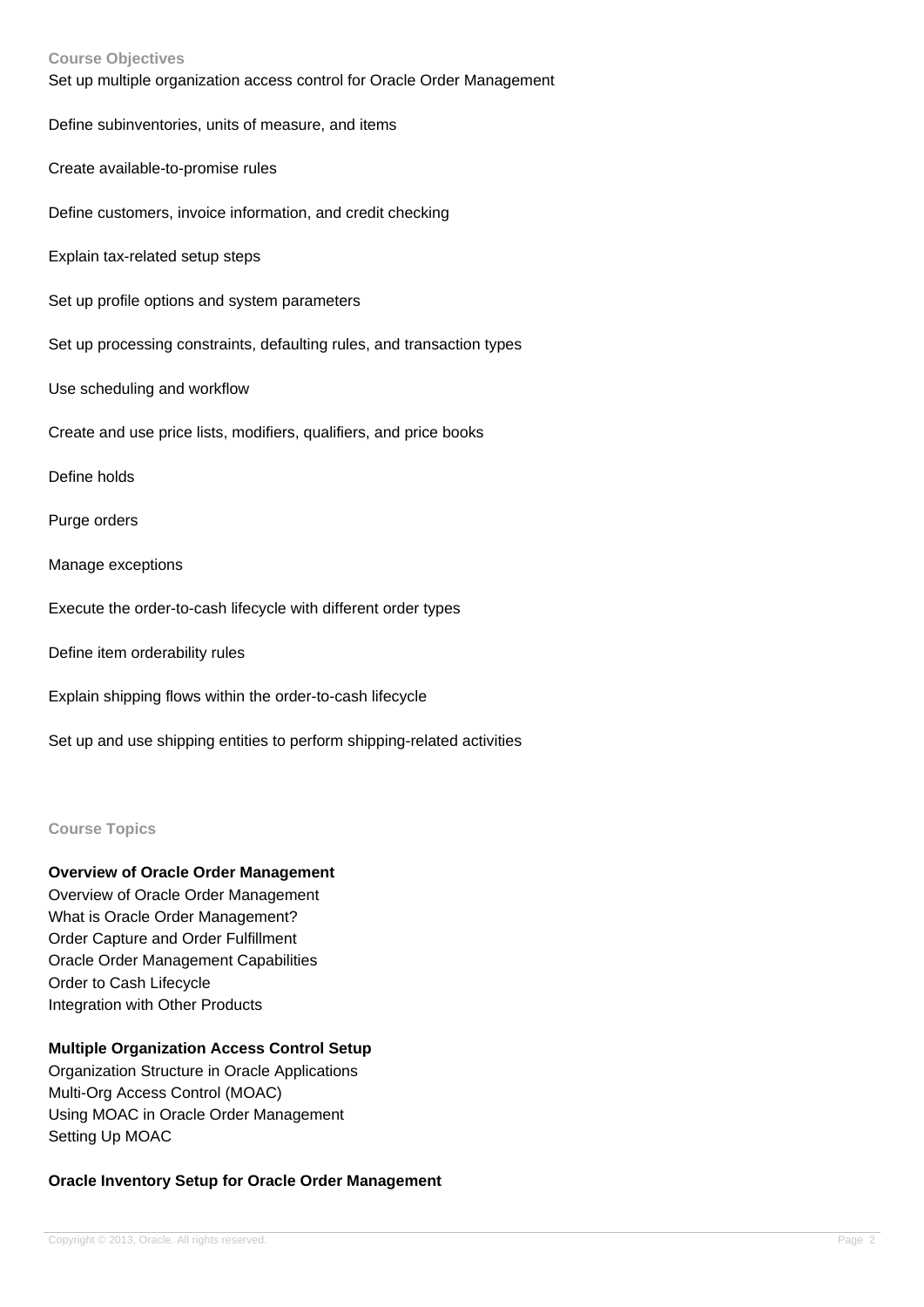Receipt to Issue Lifecycle Inventory Organizations Setting Up Locations Inter-organization Shipping Networks Unit of Measure Conversions Order Management Item Attributes Item Relationships

# **Oracle Receivables Setup for Oracle Order Management**

Overview of Trading Community Architecture Key Customer Related Concepts in TCA Adding Customers in Order Management Defining Payment Terms Defining Territories in Receivables Defining Invoice Sources (Batch Source) – Automatic Transaction Numbering

# **Oracle Order Management Setup Steps**

Overview of Quick Code or Lookup Types Overview of Transaction Types Window Workflow in Transaction Types Setting up Processing Constraints Defining Defaulting and Item Orderability Rules Setting up Versioning and Audit History Auto-Schedule and Delay Schedule Profile Options Defining Credit Usage Rule Sets

## **Holds, Order Purge, and Exception Management Setup**

Seeded Holds Generic Holds Specifying Holds Framework Order and Quote Purge Purge Sets

# **Basic Pricing Setup**

Overview of Pricing in the Order to Cash Process Creating a Price List Secondary Price List Copy Price List Price List Maintenance: Overview Add Items to Price List Implementation Steps: Setting Key Profile Options

#### **Overview of Shipping Execution**

Shipping Execution Flow Delivery and Delivery Lines Trips and Stops Delivery Leg Ship Confirm

# **Shipping Execution Setup**

Granting Roles To Users Freight Carriers